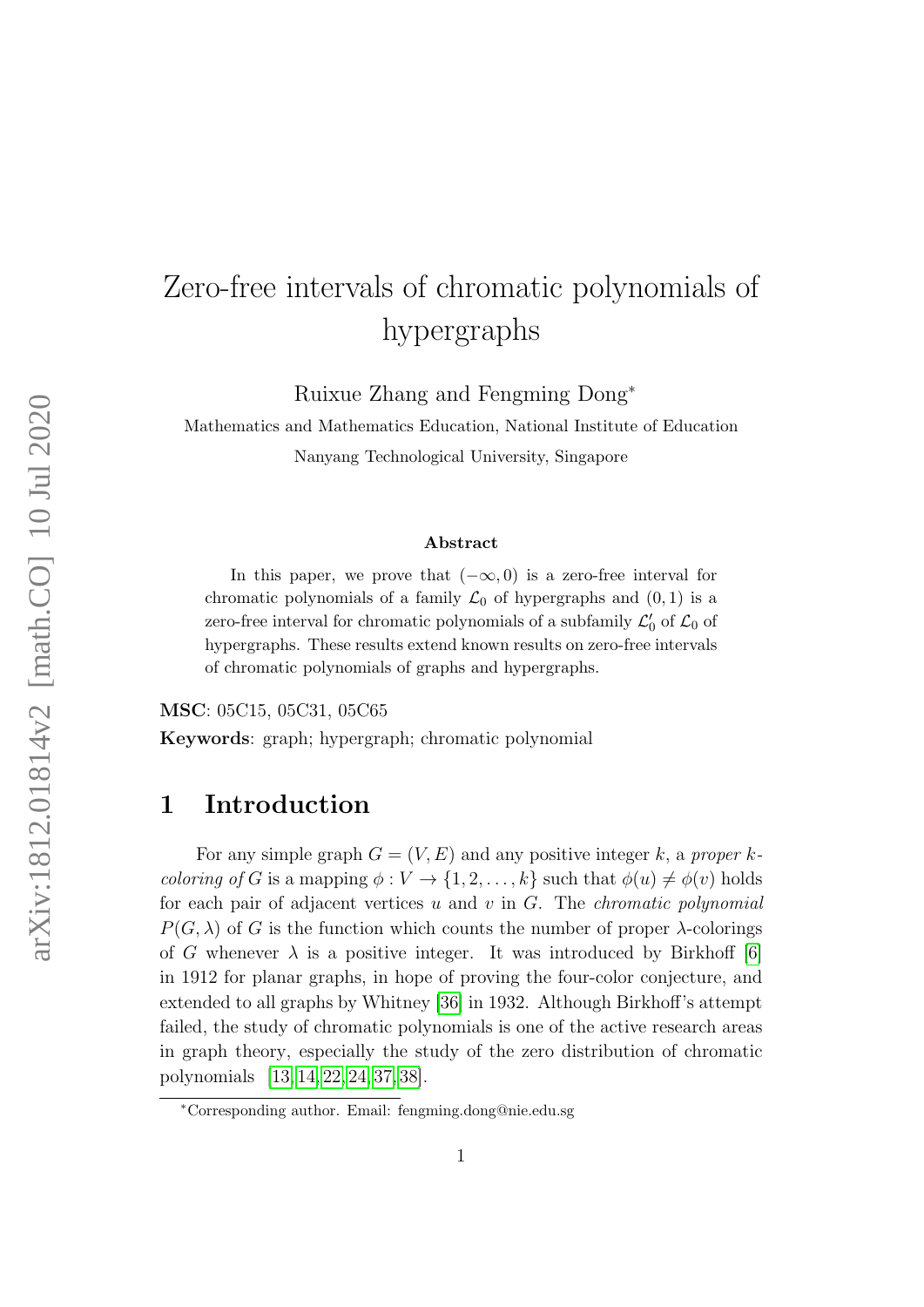It was proved by Sokal [\[23\]](#page-14-2) in 2004 that the zeros of chromatic polynomials of graphs are dense in the whole complex plane. It is also known that  $(-\infty, 0)$ ,  $(0, 1)$  and  $(1, 32/27]$  are the only three maximal zero-free real intervals for chromatic polynomials of graphs (see [\[13,](#page-13-0) [24,](#page-14-1) [31\]](#page-14-3) ), where the zero-free interval (1, 32/27] was found by Jackson [\[13\]](#page-13-0) and was proved to be the last such interval by Thomassen [\[24\]](#page-14-1). For certain subsets of graphs, Thomassen  $[25]$  showed that if G is any graph with a Hamiltonian path, then  $P(G, \lambda)$  is zero-free in the interval  $(1, 1.2955 \cdots)$ , while Dong and Jackson [\[9\]](#page-12-1) proved that for any 3-connected plannar graph  $G, P(G, \lambda)$  is zero-free in the interval  $(1, 1.2040 \cdots)$ .

The study of chromatic polynomials has been extended to chromatic polynomials of hypergraphs for many years. A hypergraph  $H$  is an ordered pair  $(V(\mathcal{H}), \mathcal{E}(\mathcal{H}))$ , where  $V(\mathcal{H})$  is a finite set, called the vertex set of  $\mathcal{H}$ , and  $\mathcal{E}(\mathcal{H})$  is a set of non-empty subsets of  $V(\mathcal{H})$ , called the *edge set* of  $\mathcal{H}$ . Obviously,  $\mathcal{E}(\mathcal{H}) \subseteq \{e \subseteq V(\mathcal{H}) : |e| \geq 1\}.$  Thus a graph is a hypergraph H with  $|e| \leq 2$  for each  $e \in \mathcal{E}(\mathcal{H})$ . Regarding colorings of hypergraphs, there are several different definitions, such as strong proper colorings [\[1\]](#page-12-2) and  $\mathcal{C}\text{-colorings}$  [\[32\]](#page-14-5). In this paper, we work with weak proper colorings of hypergraphs which were introduced by Erdős and Hajnal [\[11\]](#page-13-2) in 1966. For any integer  $k \geq 1$ , a weak proper k-coloring of a hypergraph  $\mathcal{H} = (V, \mathcal{E})$ is an assignment of colors from  $\{1, \ldots, k\}$  to the vertices so that each edge contains at least two vertices with different colors, i.e., there is a mapping  $\phi: V \to \{1, \ldots, k\}$  such that  $|\{\phi(v): v \in e\}| \geq 2$  holds for each  $e \in \mathcal{E}$ . The *chromatic polynomial* of  $H$ , denoted by  $P(H, \lambda)$ , is the function which counts the number of weak proper k-colorings of H whenever  $\lambda = k$  is a positive integer, and it is indeed a polynomial in  $\lambda$  [\[8,](#page-12-3) [26\]](#page-14-6).

A weak proper k-coloring of a hypergraph  $\mathcal H$  is actually a proper kcoloring of a graph whenever  $\mathcal H$  is a graph. In such case,  $P(\mathcal H, \lambda)$  is a chromatic polynomial of a graph. Thus chromatic polynomials of hypergraphs are generalizations of chromatic polynomials of graphs. Many properties of chromatic polynomials of graphs have been extended to chromatic polynomials of hypergraphs (for example, see  $[2-4, 7, 8, 26-30, 33-35]$  $[2-4, 7, 8, 26-30, 33-35]$  $[2-4, 7, 8, 26-30, 33-35]$  $[2-4, 7, 8, 26-30, 33-35]$  $[2-4, 7, 8, 26-30, 33-35]$  $[2-4, 7, 8, 26-30, 33-35]$  $[2-4, 7, 8, 26-30, 33-35]$  $[2-4, 7, 8, 26-30, 33-35]$ ). Meanwhile in [\[39\]](#page-15-3), the authors of this article also showed that some properties of chromatic polynomials of hypergraphs do not hold for chromatic polynomials of graphs. One of these properties is that chromatic polynomials of hypergraphs have real zeros that are dense in the whole set of real numbers, while chromatic polynomials of graphs have three zero-free intervals. It is natural for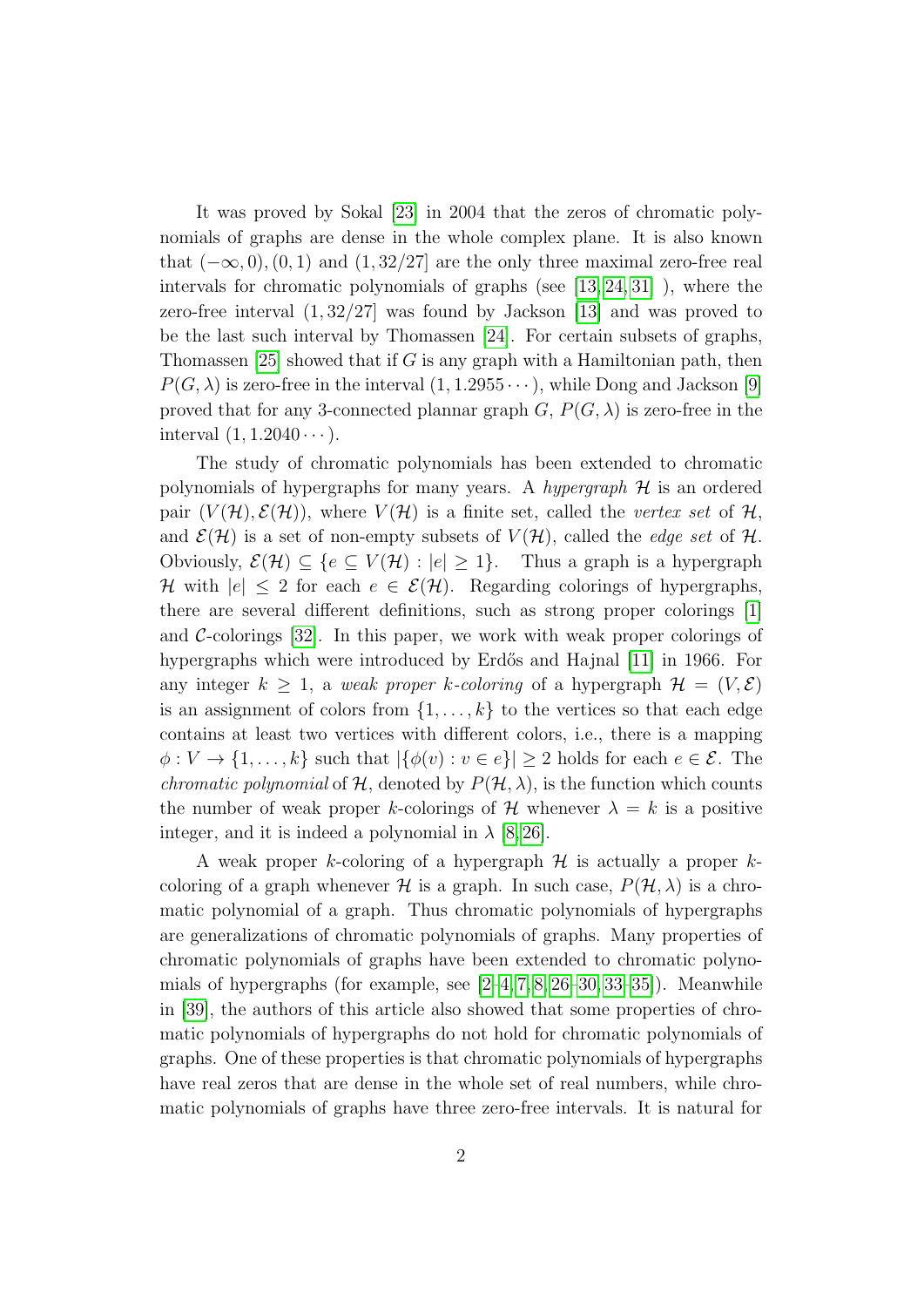people to look for a suitable way of extending the result that  $(-\infty, 0)$  and (0, 1) are zero-free intervals of chromatic polynomials of graphs to chromatic polynomials of hypergraphs.

A cycle C in  $\mathcal H$  is defined to be a sequence of alternating vertices and edges:  $(v_1, e_1, v_2, e_2, \ldots, v_t, e_t, v_1)$ , where  $t \geq 2, v_1, \ldots, v_t$  are pairwise distinct vertices and  $e_1, \ldots, e_t$  are pairwise distinct edges, such that  $\{v_i, v_{i+1}\} \subseteq e_i$ for  $i \in \{1, \ldots, t\}$ , where  $v_{t+1} = v_1$ . Sometimes, a cycle C is also written as  $(e_1, \ldots, e_t)$  for short. In this case, we assume that there exist pairwise distinct vertices  $v_1, \ldots, v_t$  such that  $v_{i+1} \in e_i \cap e_{i+1}$  for all  $i = 0, 1, \ldots, t-1$ , where  $e_0 = e_t$ .

Let  $\mathcal{L}_1$  be the set of hypergraphs in which each edge has an even size and each cycle  $C = (e_1, \ldots, e_r)$  contains  $e_i$  with  $|e_i| = 2$  for some  $i \in \{1, \ldots, r\}$ . Dohmen [\[8\]](#page-12-3) proved that for any hypergraph  $\mathcal H$  in  $\mathcal L_1$ ,  $P(\mathcal H, \lambda) \neq 0$  holds for any real  $\lambda \in (-\infty, 0)$ .

<span id="page-2-0"></span>**Theorem 1.1** ( [\[8\]](#page-12-3)) If  $\mathcal{H} = (V, \mathcal{E})$  is a hypergraph in  $\mathcal{L}_1$ , then  $(-1)^{|V|}P(\mathcal{H}, \lambda)$ 0 holds for all real  $\lambda \in (-\infty, 0)$ .

Theorem [1.1](#page-2-0) certainly includes the fact that chromatic polynomials of graphs has no real zero in the interval  $(-\infty, 0)$ . As we know, this result is currently the only known result on zero-free intervals for chromatic polynomials of hypergraphs.

Observe that the hypergraph  $H$  in Figure [1](#page-3-0) does not belong to  $\mathcal{L}_1$ , as there is a cycle  $(e_1, e_2, e_3)$  in H with  $|e_i| > 2$  for all  $i = 1, 2, 3$ . It can be calculated that

$$
P(\mathcal{H}, \lambda) = \lambda^6 (\lambda - 1)^4 (\lambda^3 - 2)(\lambda^2 + \lambda + 1)^2,
$$

which shows that although H is not in  $\mathcal{L}_1$ , its chromatic polynomial  $P(\mathcal{H}, \lambda)$ is zero-free in the interval  $(-\infty, 0)$ .

In this paper, we first extend Dohmen's result to a larger set of hypergraphs, which definitely includes the hypergraph shown in Figure [1.](#page-3-0) Futher we prove the existence of an infinite set of hypergraphs with at least one edge of size greater than 2 whose chromatic polynomials are zero-free in the interval  $(0, 1)$ .

Let  $\mathcal{L}_0$  be the set of hypergraphs  $\mathcal{H}$  in which each edge has an even size and each cycle  $C = (e_1, \ldots, e_r)$  contains distinct vertices u and v in the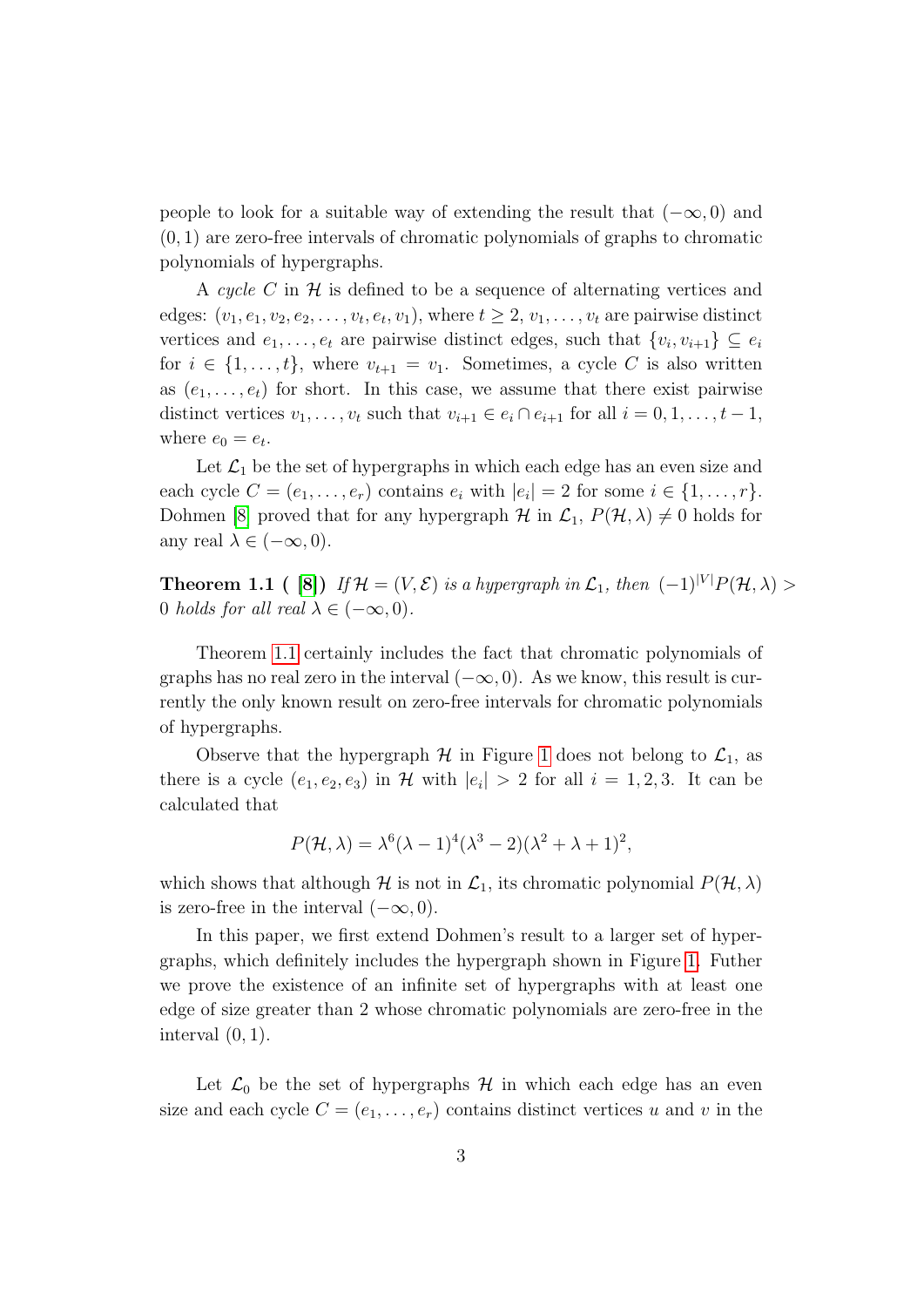

<span id="page-3-0"></span>Figure 1: A hypergraph in  $\mathcal{L}_0 \setminus \mathcal{L}_1$ 

set  $\bigcup_{1 \leq i \leq r} e_i$  forming an edge in  $\mathcal{H}$ . For instance, the hypergraph  $\mathcal{H}$  shown in Figure [1](#page-3-0) is in  $\mathcal{L}_0 \setminus \mathcal{L}_1$ , which also implies that  $\mathcal{L}_1$  is a proper subset of  $\mathcal{L}_0$ . Actually there are infinitely many hypergraphs in  $\mathcal{L}_0 \setminus \mathcal{L}_1$ . Let  $\mathcal{L}'_0$  be the set of hypergraphs  $\mathcal{H} = (V, \mathcal{E}) \in \mathcal{L}_0$  containing a connected spanning subhypergraph  $(V, \mathcal{E}_2)$ , where  $\mathcal{E}_2 = \{e \in \mathcal{E} : |e| = 2\}$ . Clearly,  $\mathcal{L}'_0 \subset \mathcal{L}_0$ .

We prove the following two results on the chromatic polynomials of hypergraphs in  $\mathcal{L}_0$  and  $\mathcal{L}'_0$  in this article.

<span id="page-3-1"></span>**Theorem 1.2** If  $\mathcal{H} = (V, \mathcal{E})$  is a hypergraph in  $\mathcal{L}_0$ , then  $(-1)^{|V|}P(\mathcal{H}, \lambda) > 0$ holds for all real  $\lambda \in (-\infty, 0)$ .

Theorem [1.2](#page-3-1) implies Theorem [1.1](#page-2-0) directly, as  $\mathcal{L}_1 \subset \mathcal{L}_0$ .

<span id="page-3-2"></span>**Theorem 1.3** If  $\mathcal{H} = (V, \mathcal{E})$  is a hypergraph in  $\mathcal{L}'_0$ , then

- (i)  $(-1)^{|V|+1}P(H, \lambda) > 0$  holds for all real  $\lambda \in (0, 1)$ ; and
- (ii)  $P(\mathcal{H}, \lambda)$  has no multiple zero at  $\lambda = 0$ .

Note that Theorem [1.3](#page-3-2) fails for some hypergraphs in  $\mathcal{L}_0 \setminus \mathcal{L}'_0$ . For instance, the hypergraph  $H$  shown in Figure [2](#page-4-0) belongs to  $\mathcal{L}_0 \setminus \mathcal{L}'_0$  and its chromatic polynomial is

$$
P(\mathcal{H}, \lambda) = \lambda(\lambda - 1)(\lambda - 2)(\lambda(\lambda - 2)^2 - 1),
$$

which has a real zero around 0.38, implying that Theorem [1.3](#page-3-2) fails for this hypergraph.

The proofs of Theorems [1.2](#page-3-1) and [1.3](#page-3-2) are given in Section [4.](#page-9-0)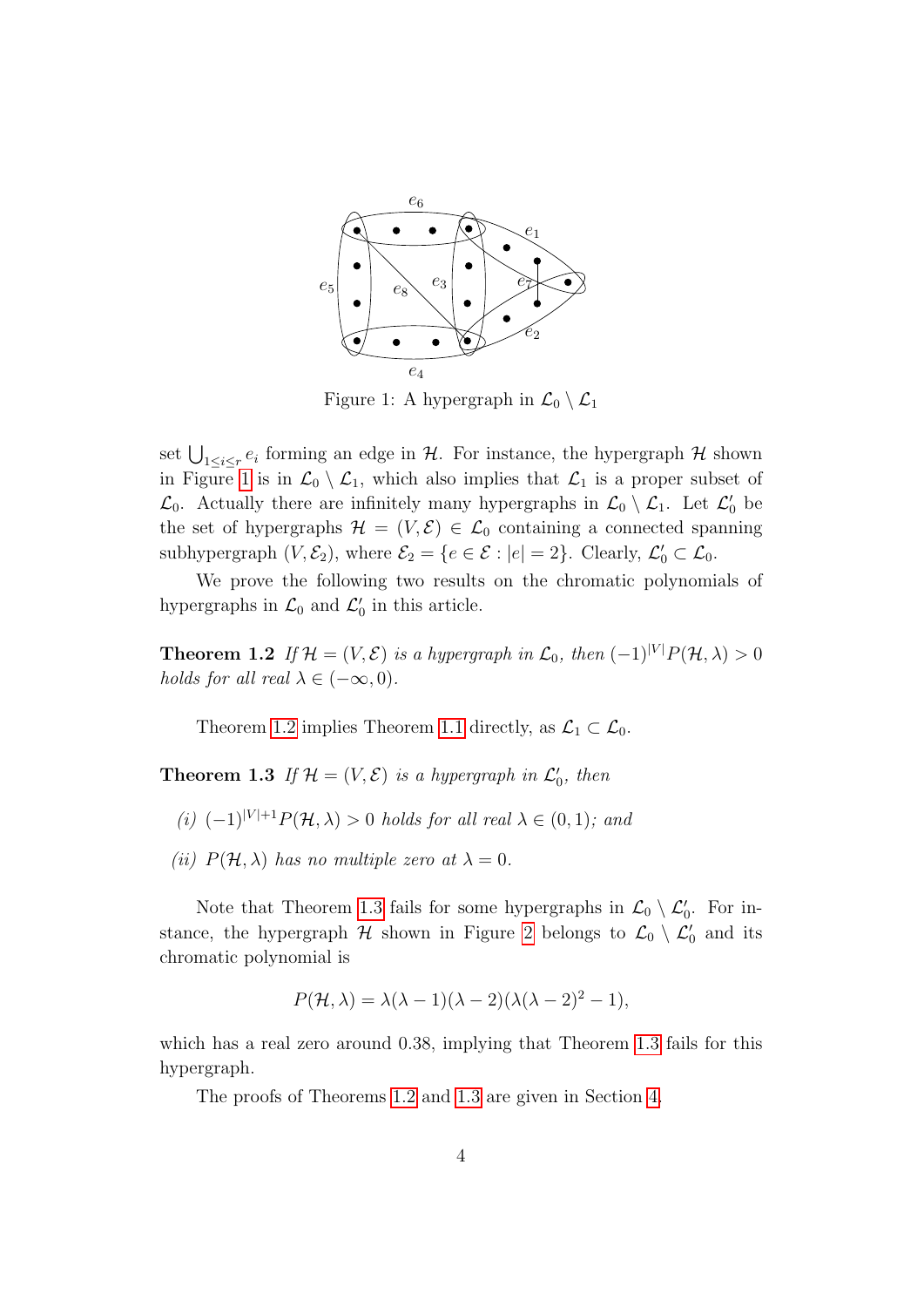

<span id="page-4-0"></span>Figure 2: A hypergraph in  $\mathcal{L}_0 \setminus \mathcal{L}'_0$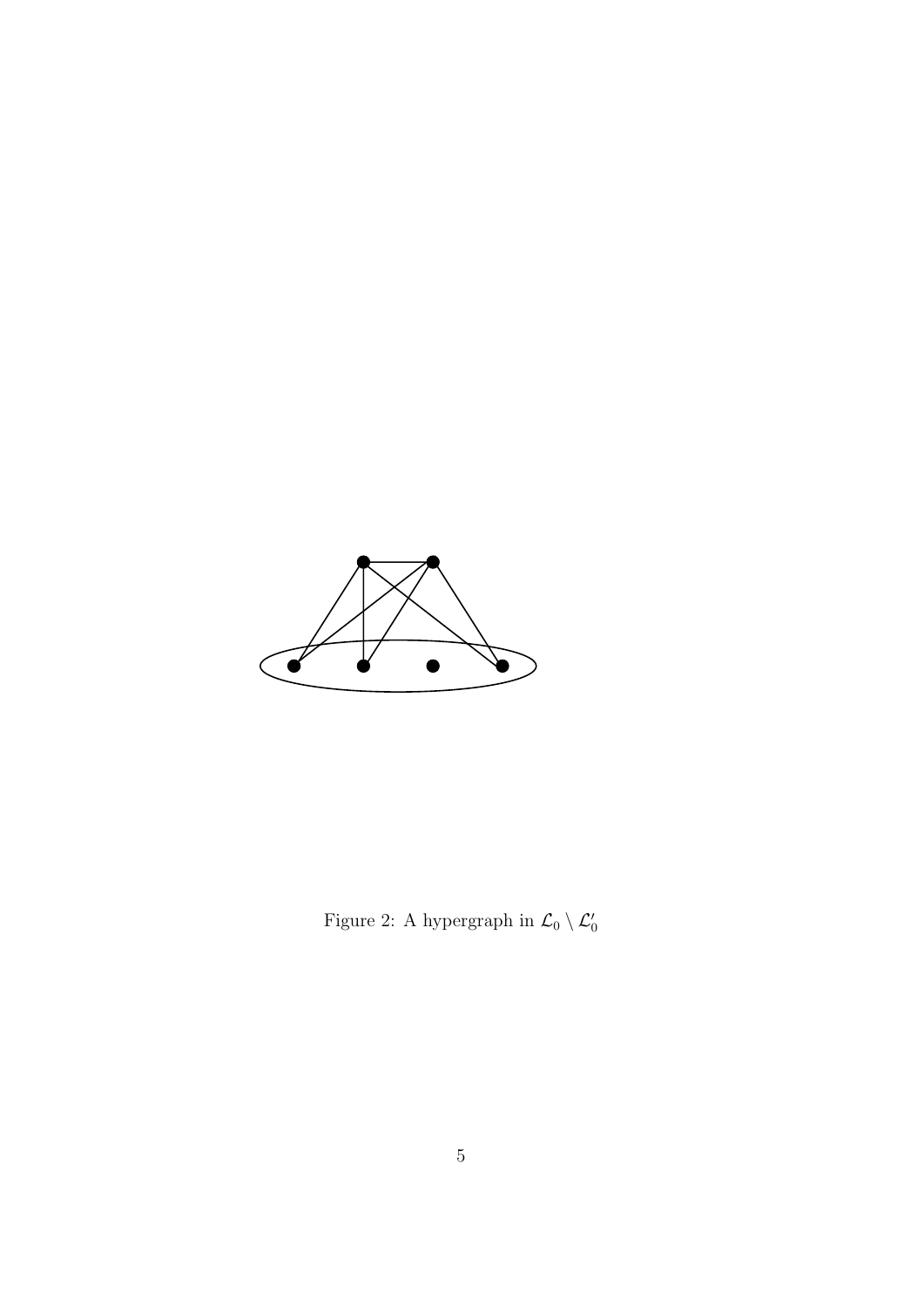## 2 Preliminaries

In this section, we present several known results on chromatic polynomials of hypergraphs, which will be applied later. The first one follows directly from the definition of weak proper colorings of a hypergraph.

<span id="page-5-0"></span>**Proposition 2.1** [\[17\]](#page-13-3) Let  $e_1$  and  $e_2$  be two edges in a hypergraph  $H$ . If  $e_1 \subseteq e_2$ , then

$$
P(\mathcal{H}, \lambda) = P(\mathcal{H} - e_2, \lambda),
$$

where  $H - e_2$  is the hypergraph obtained from H by removing  $e_2$ .

Proposition [2.1](#page-5-0) shows that we need only to consider Sperner hypergraphs when studying chromatic polynomials of hypergraphs, where a hypergraph  $\mathcal{H} = (V, \mathcal{E})$  is called *Sperner* if  $e_1 \nsubseteq e_2$  holds for any distinct edges  $e_1, e_2 \in \mathcal{E}$ .

For any hypergraph  $\mathcal{H} = (V, \mathcal{E})$ , its *Sperner subhypergraph* is defined to be  $\mathcal{H}^* = (V, \mathcal{E}^*)$ , where  $\mathcal{E}^*$  is the minimal subset of  $\mathcal{E}$  such that for each  $e \in \mathcal{E} \setminus \mathcal{E}^*$ , there exists  $e' \in \mathcal{E}^*$  with  $e' \subseteq e$ . That means,  $\mathcal{H}^*$  can be obtained from H by removing any edge  $e \in \mathcal{E}$  whenever  $e' \subseteq e$  holds for another edge  $e' \in \mathcal{E}$ . It is not difficult to show that  $\mathcal{E}^*$  is uniquely determined by  $\mathcal{E}$ . Obviously,  $\mathcal{H}^*$  is Sperner, and  $\mathcal{H}^* = \mathcal{H}$  when  $\mathcal{H}$  is Sperner. Moreover, by Proposition [2.1,](#page-5-0)

<span id="page-5-2"></span>
$$
P(\mathcal{H}, \lambda) = P(\mathcal{H}^*, \lambda). \tag{1}
$$

The following proposition can be obtained from the definition of Sperner hypergaphs directly.

<span id="page-5-1"></span>**Proposition 2.2** If  $\mathcal{H} = (V, \mathcal{E})$  is Sperner and  $e_0$  is an edge in  $\mathcal{H}$  with  $|e_0| = 2$ , then  $|e_0 \cap e| \leq 1$  holds for any edge  $e \in \mathcal{E} \setminus \{e_0\}.$ 

Let  $\mathcal{H} = (V, \mathcal{E})$  be a hypergraph and  $V_0 \subset V$ . Let  $\mathcal{H} \cdot V_0$  denote the hypergraph obtained from  $H$  by identifying all vertices in  $V_0$  as one, i.e.,  $\mathcal{H} \cdot V_0$  is the hypergraph with vertex set  $(V - V_0) \cup \{w\}$  and edge set

$$
\{e \in \mathcal{E} : e \cap V_0 = \emptyset\} \cup \{(e - V_0) \cup \{w\} : e \in \mathcal{E}, e \cap V_0 \neq \emptyset\},\
$$

where w is the new vertex produced when  $\mathcal{H} \cdot V_0$  is obtained from  $\mathcal{H}$  by identifying all vertices in  $V_0$ . For an edge e in H, let  $\mathcal{H}/e$  denote the hypergraph  $(\mathcal{H}-e)\cdot e$ . We also say that  $\mathcal{H}/e$  is obtained from H by *contracting* the edge e.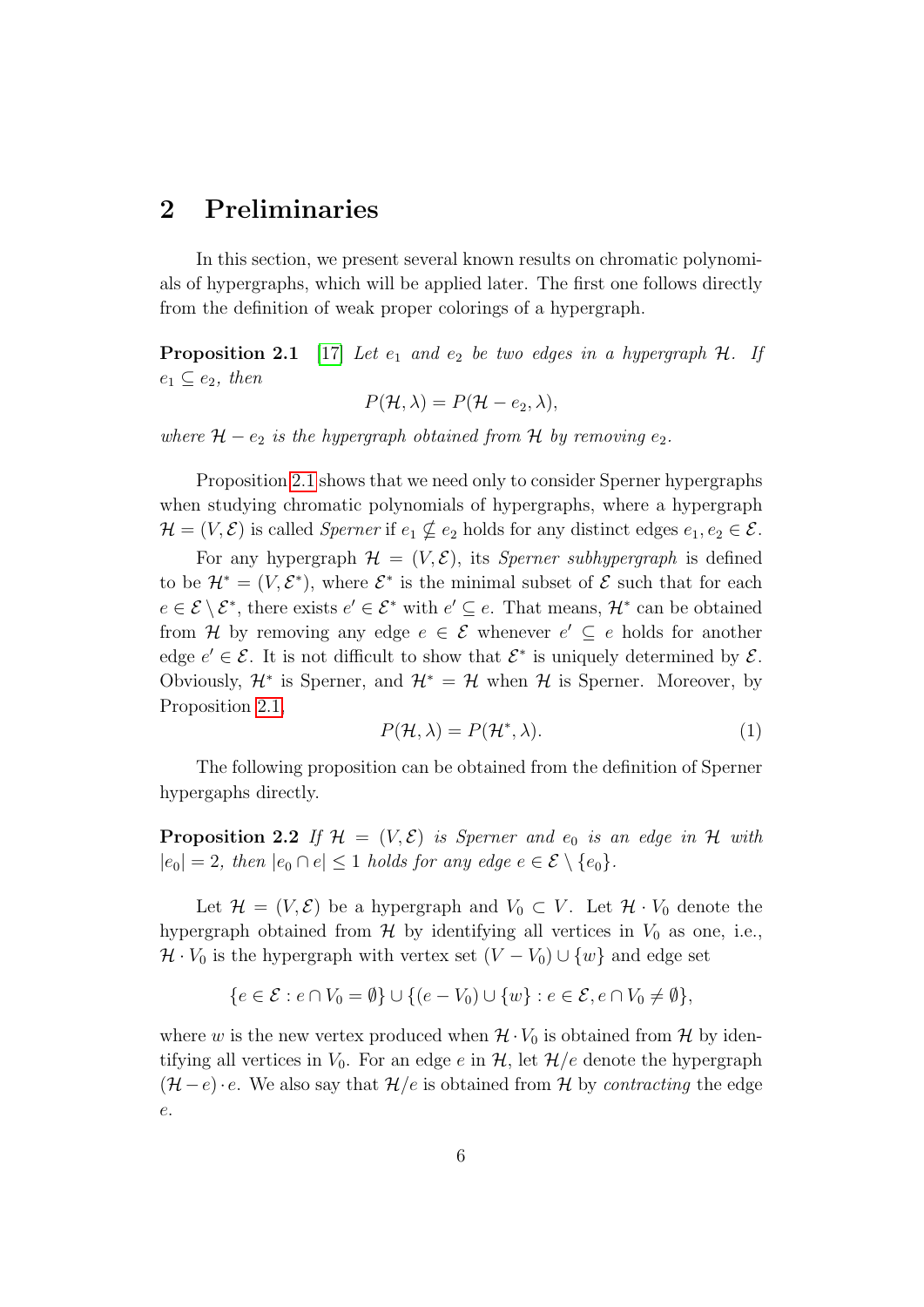The deletion-contraction formula for chromatic polynomials of graphs is very important for the computation of this polynomial [\[5,](#page-12-7)[6,](#page-12-0)[10,](#page-13-4)[20,](#page-13-5)[21\]](#page-13-6). It was extended to chromatic polynomials of hypergraphs by Jones [\[16\]](#page-13-7).

<span id="page-6-3"></span>**Theorem 2.3** [16] Let 
$$
\mathcal{H} = (V, \mathcal{E})
$$
 be a hypergraph. For any  $e \in \mathcal{E}$ ,  

$$
P(\mathcal{H}, \lambda) = P(\mathcal{H} - e, \lambda) - P(\mathcal{H}/e, \lambda).
$$
 (2)

#### $3\,\mathcal{L}_0$  is deletion and contraction closed

In this section, we show that for any Sperner hypergraph  $\mathcal{H} \in \mathcal{L}_0$  with at least one edge, there is an edge  $e_0$  in H such that both  $\mathcal{H} - e_0$  and  $(\mathcal{H}/e_0)^*$ belong to  $\mathcal{L}_0$ .

For any hypergraph  $\mathcal{H} = (V, \mathcal{E})$  and  $e \in \mathcal{E}$ , let  $\mathcal{H}/e$  be written as  $(V/e, \mathcal{E}/e)$ . By the notation for the Sperner subhypergraph,  $(\mathcal{H}/e)^*$  is written as  $(V/e, (\mathcal{E}/e)^*)$ .

<span id="page-6-2"></span>**Lemma 3.1** Let  $\mathcal{H} = (V, \mathcal{E}) \in \mathcal{L}_0$  and  $e_0 \in \mathcal{E}$ . Assume that  $\mathcal{H}$  is Sperner. Then,

<span id="page-6-1"></span>
$$
(\mathcal{E}/e_0)^* \subseteq \{e \in \mathcal{E} : e \cap e_0 = \emptyset\} \cup \{(e - e_0) \cup \{w\} : |e \cap e_0| = 1, e \in \mathcal{E}\},\tag{3}
$$

where  $w \notin V$ .

*Proof.* By the definition of  $\mathcal{H}/e_0$ , we have

<span id="page-6-0"></span>
$$
\mathcal{E}/e_0 = \{e \in \mathcal{E} : e \cap e_0 = \emptyset\} \cup \{(e - e_0) \cup \{w\} : e \in \mathcal{E}, e \cap e_0 \neq \emptyset\}.
$$
 (4)

By the definition of  $(\mathcal{H}/e_0)^*$  and [\(4\)](#page-6-0), to prove [\(3\)](#page-6-1), it suffices to show that for any  $e_1 \in \mathcal{E}$  with  $|e_1 \cap e_0| \geq 2$ , there exists  $e_2 \in \mathcal{E}$  with  $|e_2 \cap e_0| = 1$ such that  $e_2 - e_0 \subseteq e_1 - e_0$ .

Let  $e_1 \in \mathcal{E}$  with  $\{u, v\} \subseteq e_1 \cap e_0$ , as shown in Figure [3.](#page-7-0) Observe that  $(u, e_0, v, e_1, u)$  forms a cycle in H. Since  $\mathcal{H} \in \mathcal{L}_0$ , there exists an edge  $e_2 =$  $\{x,y\} \in \mathcal{E}$  such that  $e_2 \subseteq e_0 \cup e_1$ . Moreover,  $e_2 \nsubseteq e_i$  for  $i \in \{0,1\}$  as H is Sperner. Without loss of generality, we assume that  $x \in e_1 - e_0$  and  $y \in e_0 - e_1$ , as shown in Figure [3.](#page-7-0) Clearly,  $e_2 - e_0 = \{x\} \subseteq e_1 - e_0$ , as required. Thus the result holds.

<span id="page-6-4"></span>If  $\mathcal{H} \in \mathcal{L}_0$  is a graph, then it is obvious that  $\mathcal{H} - e_0 \in \mathcal{L}_0$  and  $(\mathcal{H}/e_0)^* \in$  $\mathcal{L}_0$ . In the following, we consider the case that H is not a graph, i.e., there exists at least one edge  $e \in \mathcal{E}$  with  $|e| > 2$ .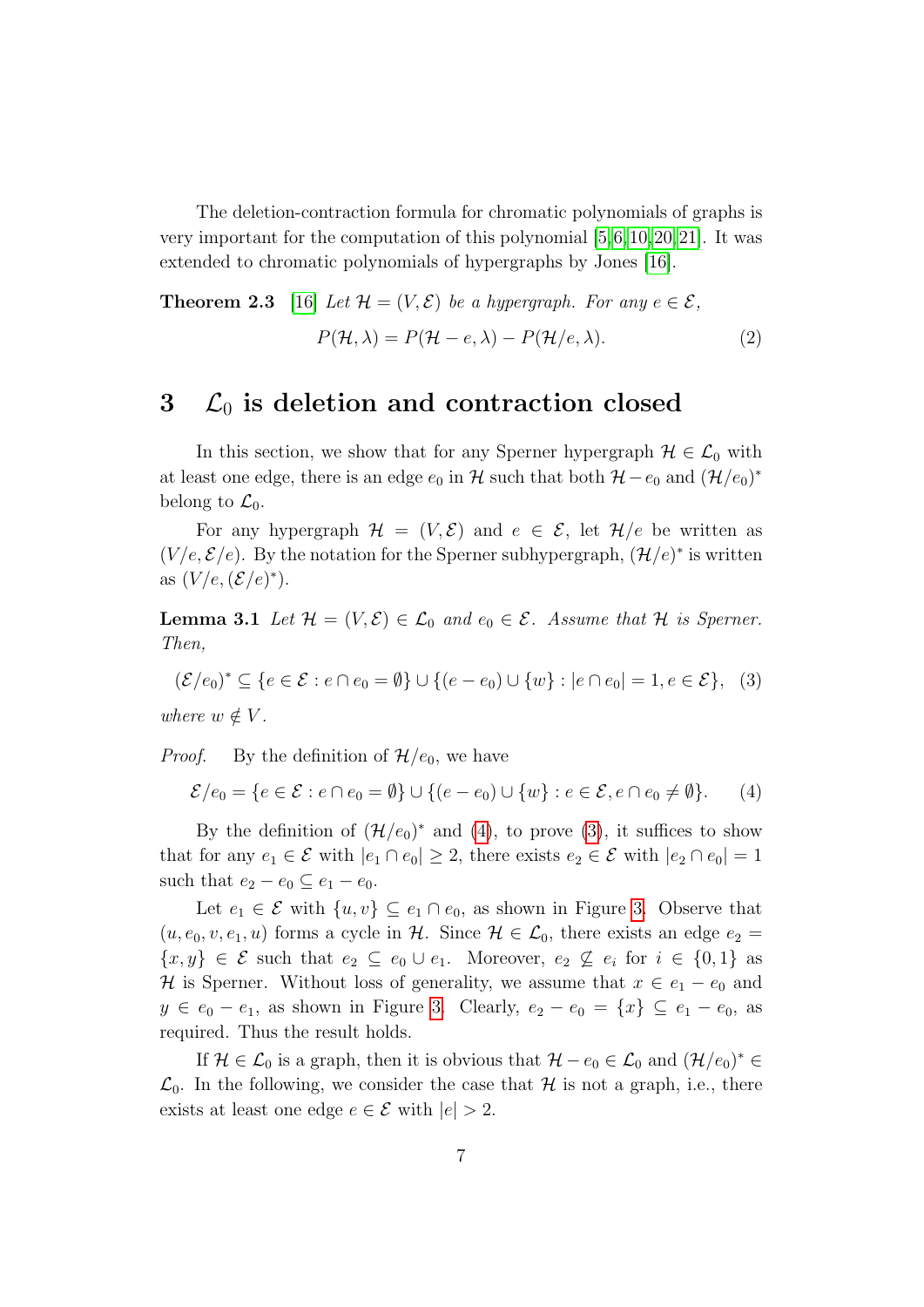

<span id="page-7-0"></span>Figure 3: A hypergraph  $\mathcal{H} \in \mathcal{L}_0$  with  $|e_1 \cap e_0| \geq 2$ 

**Lemma 3.2** Let  $\mathcal{H} = (V, \mathcal{E}) \in \mathcal{L}_0$  and  $e_0 \in \mathcal{E}$  with  $|e_0| > 2$ . Assume that  $\mathcal{H}$ is Sperner. Then,  $\mathcal{H} - e_0 \in \mathcal{L}_0$  and  $(\mathcal{H}/e_0)^* \in \mathcal{L}_0$ .

*Proof.* It is obvious that  $\mathcal{H} - e_0 \in \mathcal{L}_0$  as it is obtained from  $\mathcal{H}$  by removing  $e_0$  directly.

Let  $(\mathcal{H}/e_0)^*$  be the hypergraph  $(V/e_0, (\mathcal{E}/e_0)^*)$ . For any vertex u in  $(\mathcal{H}/e_0)^*$ , by the definition of contracting, either  $u \in V - e_0$  or  $u = w$ , where w is the new vertex in  $\mathcal{H}/e_0$  after contracting  $e_0$  in  $\mathcal{H}$ . For any edge  $e^* \in (\mathcal{E}/e_0)^*$ , by Lemma [3.1,](#page-6-2) either  $e^* \in \{e \in \mathcal{E} : e \cap e_0 = \emptyset\}$  or  $e^* \in$  $\{(e - e_0) \cup \{w\} : e \in \mathcal{E}, |e \cap e_0| = 1\},\$ implying that  $e^*$  always has the even size as  $\mathcal{H} \in \mathcal{L}_0$ . Thus, to show that  $(\mathcal{H}/e_0)^* \in \mathcal{L}_0$ , it remains proving the following claim.

**Claim**: For any cycle  $C^* = (u_1, e_1^*, u_2, e_2^*, \dots, u_t, e_t^*, u_1)$  in  $(\mathcal{H}/e_0)^*$ , there exist  $u, v \in \bigcup_{1 \leq i \leq t} e_i^*$  such that  $\{u, v\} \in (\mathcal{E}/e_0)^*$ .

To prove this claim, it suffices to show that the claim holds for each minimal cycle  $C^*$  in  $(\mathcal{H}/e_0)^*$ , i.e., a cycle that does not contain any other cycle in  $(\mathcal{H}/e_0)^*$ . In the following, we assume that  $C^*$  is a minimal cycle in  $(\mathcal{H}/e_0)^*$ . It is trivial if  $|e_i^*|=2$  for some  $i \in \{1,\ldots,t\}$ . Thus we also assume that  $|e_i^*| > 2$  for all  $i = 1, ..., t$ .

By Lemma [3.1,](#page-6-2) there exist edges  $e_1, \ldots, e_t$  in  $\mathcal H$  with the following properties: for all  $i = 1, \ldots, t$ ,

(a)  $|e_i \cap e_0| \leq 1$ ;

(b)  $e_i^* = e_i$  when  $e_i \cap e_0 = \emptyset$ ; and  $e_i^* = (e_i - e_0) \cup \{w\}$  otherwise.

Let  $P_0 = e_0 \cap \bigcup_{1 \leq i \leq t} e_i$ . Clearly,  $\bigcup_{1 \leq i \leq t} e_i^* = \bigcup_{1 \leq i \leq t} e_i$  when  $P_0 = \emptyset$ , and  $\bigcup_{1 \leq i \leq t} e_i^* = (\bigcup_{1 \leq i \leq t} e_i - P_0) \cup \{w\}$  otherwise.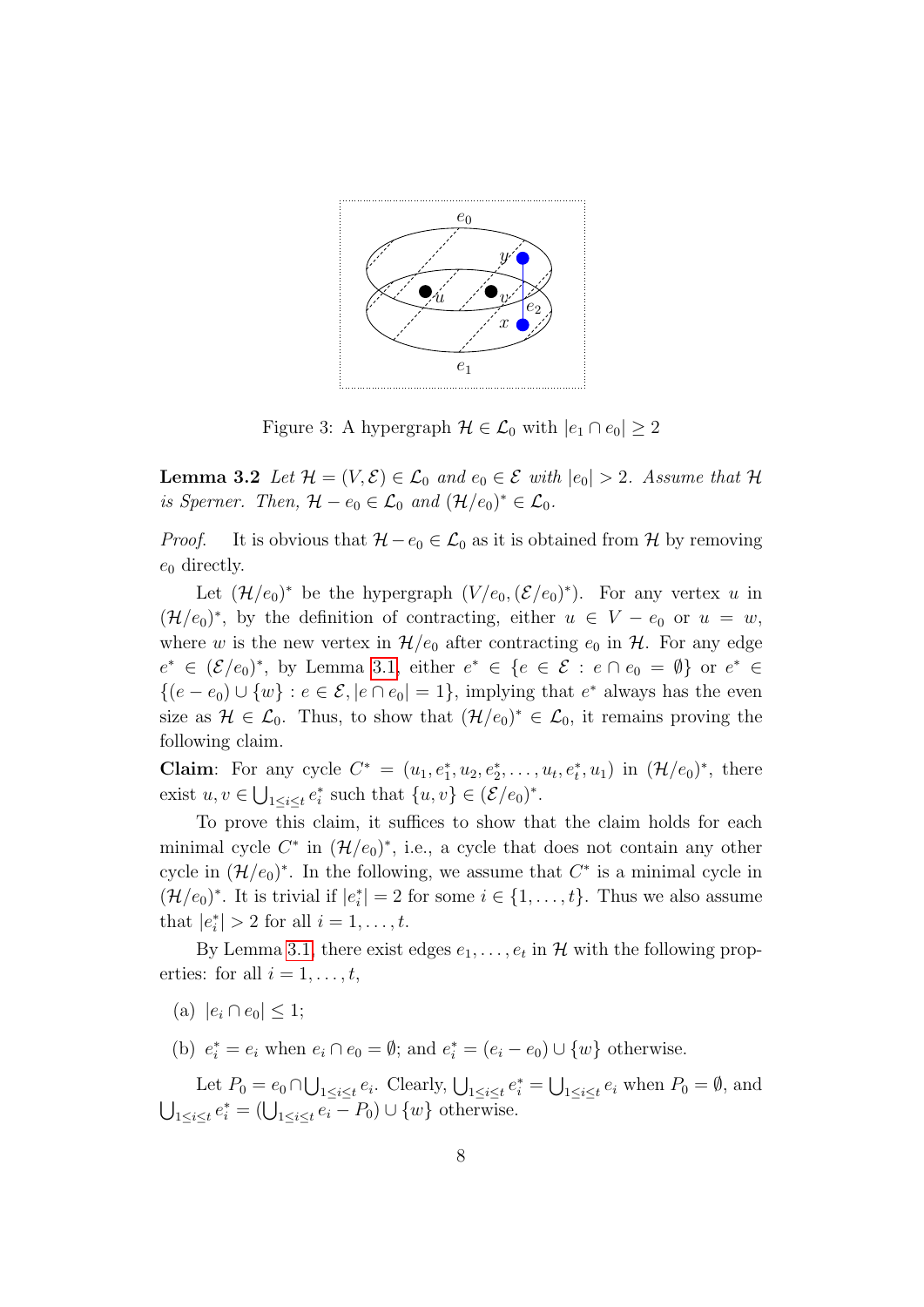We are now going to prove the claim on a case-by-case basis.

**Case 1:**  $w \notin \{u_1, \ldots, u_t\}.$ 

In this case, either  $w \notin \bigcup_{1 \leq i \leq t} e_i^*$  or  $w \in \bigcup_{1 \leq i \leq t} e_i^*$  but  $w \notin \{u_1, \ldots, u_t\}.$ Thus there is a cycle  $C = (u_1, e_1, u_2, e_2, \dots, u_t, e_t, u_1)$  in  $H$ . Since  $H \in \mathcal{L}_0$ , there is an edge  $e' = \{u, v\} \in \mathcal{E}$  such that  $e' \subseteq \bigcup_{1 \leq i \leq t} e_i$ . By Proposition [2.2,](#page-5-1)  $|e' \cap e_0| \leq 1.$ 

If  $e' \cap e_0 = \emptyset$ , by Lemma [3.1,](#page-6-2) then  $e' \in (\mathcal{E}/e_0)^*$ . Since  $e' \subseteq \bigcup_{1 \leq i \leq t} e_i$  and  $e' \cap e_0 = \emptyset$ , we have that  $e' \cap P_0 = \emptyset$ , implying that  $e' \subseteq \bigcup_{1 \leq i \leq t} e_i^*$ .

If  $|e' \cap e_0| = 1$ , say  $e' \cap e_0 = \{u\}$ , then  $\{v, w\} \in (\mathcal{E}/e_0)^*$  by Lemma [3.1.](#page-6-2) Since  $e' \subseteq \bigcup_{1 \leq i \leq t} e_i$  and  $e' \cap e_0 = \{u\}$ , we have that  $P_0 \neq \emptyset$  which implies  $\bigcup_{1 \leq i \leq t} e_i^* = (\bigcup_{1 \leq i \leq t} e_i - P_0) \cup \{w\}.$  Thus  $\{v, w\} \subseteq \bigcup_{1 \leq i \leq t} e_i^*$ .

Hence the claim holds in this case.

**Case 2:**  $w \in \{u_1, \ldots, u_t\}.$ 

Without loss of generality, suppose that  $w = u_1$ . Since  $w = u_1 \in e_1^* \cap e_t^*$ , by Lemma [3.1,](#page-6-2) we have  $|e_1 \cap e_0| = |e_t \cap e_0| = 1$ . By assumtion,  $C^*$  is a minimal cycle in  $(\mathcal{H}/e_0)^*$ , implying that  $w \notin e_i^*$  for all  $i = 2, \ldots, t - 1$ , and so  $e_i \cap e_0 = \emptyset$  for all  $i = 2, 3, \ldots, t - 1$  by Lemma [3.1.](#page-6-2)



<span id="page-8-0"></span>Figure 4: A cycle of  $H$  in Subcases 2.1 and 2.2

**Case 2.1:**  $e_1 \cap e_0 = e_t \cap e_0 = \{x\}$  for some  $x \in V$ .

In this subcase,  $e_1 = (e_1^* \setminus \{w\}) \cup \{x\}$ ,  $e_t = (e_t^* \setminus \{w\}) \cup \{x\}$  and  $e_i = e_i^*$ for all  $i = 2, 3, \dots, t-1$ . Thus  $C = (x, e_1, u_2, e_2, u_3, \dots, u_t, e_t, x)$  is a cycle in H, as shown in Figure [4](#page-8-0) (i). Since  $\mathcal{H} \in \mathcal{L}_0$ , there is an edge  $e' = \{u, v\} \in \mathcal{E}$ such that  $e' \subseteq \bigcup_{1 \leq i \leq t} e_i$ .

If  $x \notin \{u, v\}$ , then  $e' \in (\mathcal{E}/e_0)^*$  and  $e' \subseteq \bigcup_{1 \leq i \leq t} e_i^*$ .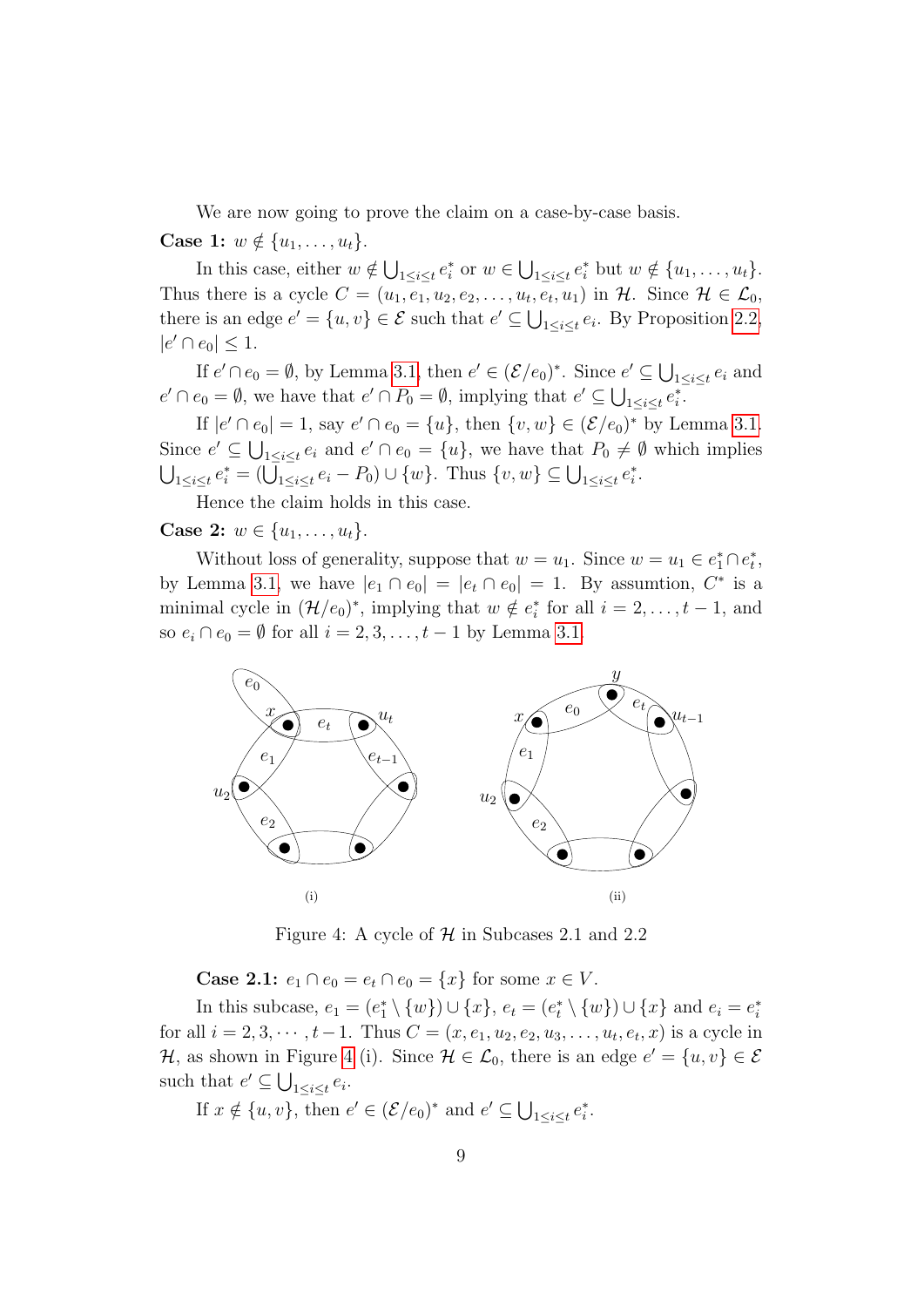If  $x \in \{u, v\}$ , say  $x = u$ , then  $\{w, v\} \in (\mathcal{E}/e_0)^*$  and  $\{w, v\} \subseteq \bigcup_{1 \leq i \leq t} e_i^*$ . Thus the claim holds for this subcase.

**Case 2.2:**  $e_1 \cap e_0 = \{x\}$  and  $e_t \cap e_0 = \{y\}$ , where  $x, y \in V$  and  $x \neq y$ . In this subcase,  $e_1 = (e_1^* \setminus \{w\}) \cup \{x\}$ ,  $e_t = (e_t^* \setminus \{w\}) \cup \{y\}$  and  $e_i = e_i^*$ for all  $i = 2, 3, \cdots, t - 1$ . Thus  $C = \{y, e_0, x, e_1, u_2, e_2, u_3, e_3, \ldots, u_t, e_t, y\}$ is a cycle in  $\mathcal{H}$ , as shown in Figure [4](#page-8-0) (ii). Since  $\mathcal{H} \in \mathcal{L}_0$ , there is an edge  $e' = \{u, v\} \in \mathcal{E}$  such that  $e' \subseteq \bigcup_{0 \leq i \leq t} e_i$ . By Proposition [2.2,](#page-5-1)  $|e' \cap e_0| \leq 1$ .

If  $e' \cap e_0 = \emptyset$ , then  $e' \in (\mathcal{E}/e_0)^*$  by Lemma [3.1](#page-6-2) and  $e' \subseteq (\bigcup_{1 \leq i \leq t} e_i) \setminus \{x, y\}$ implying that  $e' \subseteq \bigcup_{1 \leq i \leq t} e_i^*$ .

If  $|e' \cap e_0| = 1$ , say  $e' \cap e_0 = \{u\}$ , then  $\{w, v\} \in (\mathcal{E}/e_0)^*$  by Lemma [3.1](#page-6-2) and  $v \in (\bigcup_{1 \leq i \leq t} e_i) \setminus \{x, y\}$ , implying that  $\{w, v\} \in \bigcup_{1 \leq i \leq t} e_i^*$ .

Thus the claim holds for this subcase.

Therefore, the claim holds in Case 2 and the proof is complete.

#### <span id="page-9-0"></span>4 Proving the main results

Now we are ready to prove Theorems [1.2](#page-3-1) and [1.3.](#page-3-2)

*Proof.* [Proof of Theorem [1.2\]](#page-3-1) Let n be the number of vertices in  $\mathcal H$  and m be the number of edges in  $H$ . We shall prove the statement by induction on  $m$ .

When  $m = 0$ , H is an empty graph and  $P(\mathcal{H}, \lambda) = \lambda^n$ . It is obvious that  $(-1)^n P(\mathcal{H}, \lambda) > 0$  for any  $\lambda \in (-\infty, 0)$ .

Assume that Theorem [1.2](#page-3-1) holds for all hypergraphs in  $\mathcal{L}_0$  with less than  $m (m \geq 1)$  edges. Now let  $\mathcal{H} = (V, \mathcal{E})$  be a hypergraph in  $\mathcal{L}_0$ , where  $|V| = n$ and  $|\mathcal{E}| = m$ . By [\(1\)](#page-5-2), we can assume that H is Sperner.

Let  $e_0$  be the edge in H with the largest size. If  $|e_0| = 2$ , then H is a graph and Theorem [1.2](#page-3-1) has been proved that it holds for a graph (see [\[10,](#page-13-4)[13,](#page-13-0)[20,](#page-13-5)[21\]](#page-13-6)).

If  $|e_0| > 2$ , by Theorem [2.3](#page-6-3) and [\(1\)](#page-5-2), we have that

<span id="page-9-1"></span>
$$
P(\mathcal{H},\lambda) = P(\mathcal{H} - e_0, \lambda) - P(\mathcal{H}/e_0, \lambda) = P(\mathcal{H} - e_0, \lambda) - P((\mathcal{H}/e_0)^*, \lambda).
$$
 (5)

As H is a Sperner hypergraph in  $\mathcal{L}_0$ , by Lemma [3.2,](#page-6-4) both  $\mathcal{H} - e_0$  and  $(\mathcal{H}/e_0)^*$ belong to  $\mathcal{L}_0$ . Thus, by the inductive assumption, for any real  $\lambda \in (-\infty, 0)$ ,

<span id="page-9-2"></span>
$$
(-1)^n P(\mathcal{H}-e_0,\lambda) > 0 \text{ and } (-1)^{n-|e_0|+1} P((\mathcal{H}/e_0)^*,\lambda) > 0. \tag{6}
$$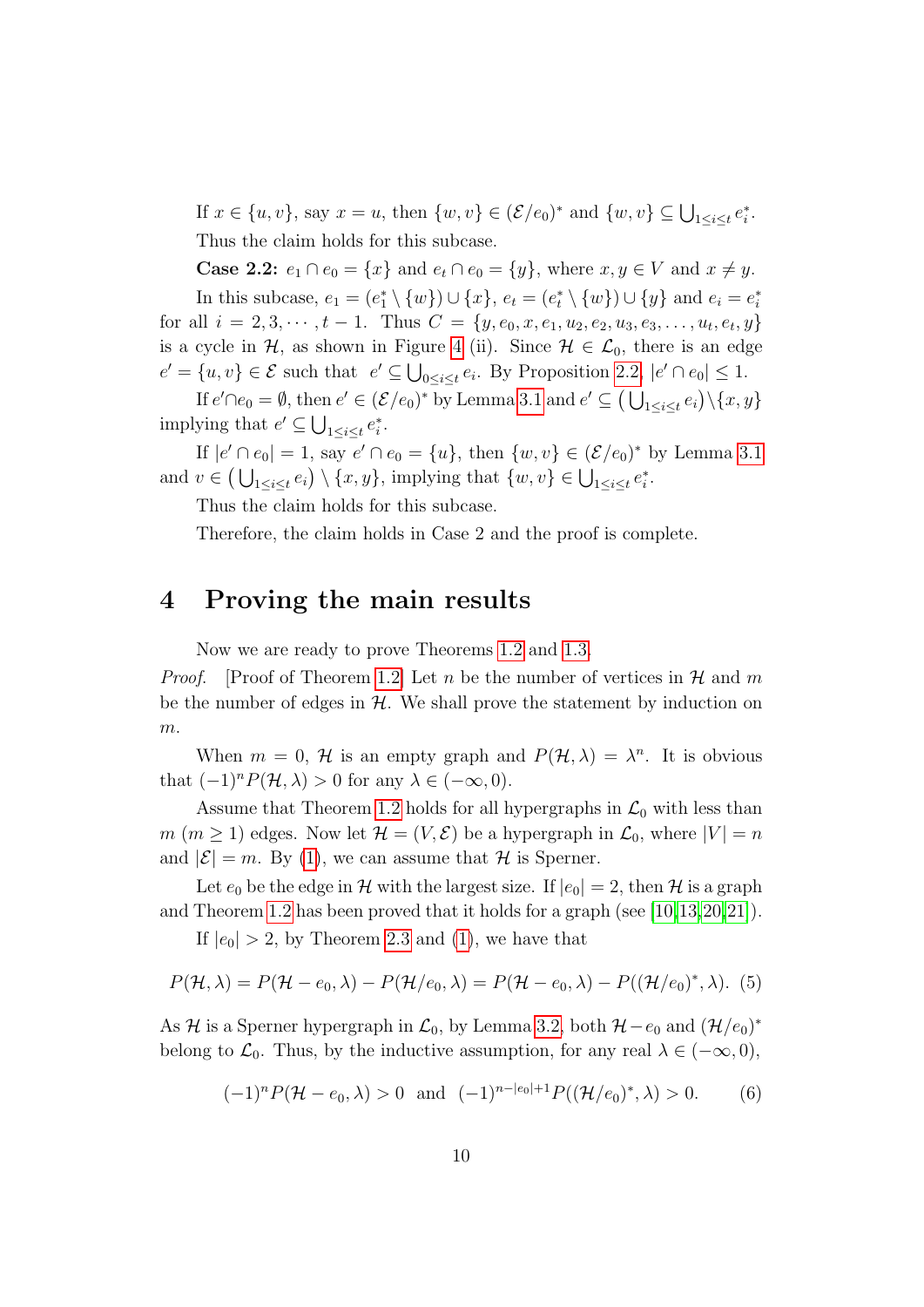As  $\mathcal{H} \in \mathcal{L}_0$ ,  $|e_0|$  is even. Thus, from [\(5\)](#page-9-1) and [\(6\)](#page-9-2), for any real  $\lambda \in (-\infty, 0)$ ,

$$
(-1)^{n} P(\mathcal{H}, \lambda) = (-1)^{n} (P(\mathcal{H} - e_{0}, \lambda) - P((\mathcal{H}/e_{0})^{*}, \lambda))
$$
  
= 
$$
\underbrace{(-1)^{n} P(\mathcal{H} - e_{0}, \lambda)}_{>0} + \underbrace{(-1)^{|e_{0}|}}_{>0} \underbrace{(-1)^{n-|e_{0}|+1} P((\mathcal{H}/e_{0})^{*}, \lambda)}_{>0}
$$
  
>0.

The proof is complete.

For any hypergraph  $H$ , let

<span id="page-10-1"></span>
$$
Q(\mathcal{H}, \lambda) = \frac{1}{\lambda} \cdot P(\mathcal{H}, \lambda).
$$
 (7)

Clearly,  $Q(\mathcal{H}, \lambda)$  is also a polynomial in  $\lambda$ , as  $P(\mathcal{H}, \lambda)$  is a polynomial in  $\lambda$ and  $P(\mathcal{H}, 0) = 0$  (see [\[26\]](#page-14-6)). To prove Theorem [1.3,](#page-3-2) it suffices to establish the result below.

**Theorem 4.1** If  $\mathcal{H} = (V, \mathcal{E})$  is a hypergraph in  $\mathcal{L}'_0$ , then for any real  $\lambda \in$  $[0, 1),$ 

<span id="page-10-0"></span>
$$
(-1)^{|V|+1}Q(\mathcal{H},\lambda) > 0.
$$
\n<sup>(8)</sup>

*Proof.* Let  $\mathcal{E}'(\mathcal{H}) = \{e \in \mathcal{E} : |e| > 2\}$  and  $m' = |\mathcal{E}'(\mathcal{H})|$ . We shall prove the statement by induction on m'. When  $m' = 0$ ,  $\mathcal{H} \in \mathcal{L}'_0$  implies that  $\mathcal{H}$  is a connected graph. Thus  $(8)$  holds in this case (see [\[10,](#page-13-4) [13\]](#page-13-0)).

Assume that [\(8\)](#page-10-0) holds for all hypergraphs  $\mathcal H$  in  $\mathcal L'_0$  with  $|\mathcal E'(\mathcal H)| < m'$  $(m' \geq 1).$ 

Now let  $\mathcal{H} = (V, \mathcal{E})$  be a Sperner hypergraph in  $\mathcal{L}'_0$  with  $|\mathcal{E}'(\mathcal{H})| = m'.$ Let  $e_0 \in \mathcal{E}'(\mathcal{H})$ . By Theorem [2.3](#page-6-3) and [\(1\)](#page-5-2),

<span id="page-10-2"></span>
$$
P(\mathcal{H},\lambda) = P(\mathcal{H} - e_0, \lambda) - P(\mathcal{H}/e_0, \lambda) = P(\mathcal{H} - e_0, \lambda) - P((\mathcal{H}/e_0)^*, \lambda).
$$
 (9)

By  $(7)$  and  $(9)$ ,

<span id="page-10-3"></span>
$$
Q(\mathcal{H}, \lambda) = Q(\mathcal{H} - e_0, \lambda) - Q((\mathcal{H}/e_0)^*, \lambda).
$$
 (10)

As  $|e_0| > 2$  and  $\mathcal{H} \in \mathcal{L}'_0$ ,  $\mathcal{H} - e_0 \in \mathcal{L}'_0$  holds.

By Lemma [3.2,](#page-6-4)  $(\mathcal{H}/e_0)^* \in \mathcal{L}_0$ . Let  $\mathcal{H}^2$  be the hypergraph  $(V, \mathcal{E}_2)$ . As  $\mathcal{H} \in \mathcal{L}'_0$ ,  $\mathcal{H}^2$  is connected. By Proposition [2.2,](#page-5-1)  $|e' \cap e_0| \leq 1$  for each  $e' \in \mathcal{E}_2$ . Thus  $\mathcal{H}^2/e_0$  is connected, implying that  $(\mathcal{H}/e_0)^* \in \mathcal{L}'_0$ .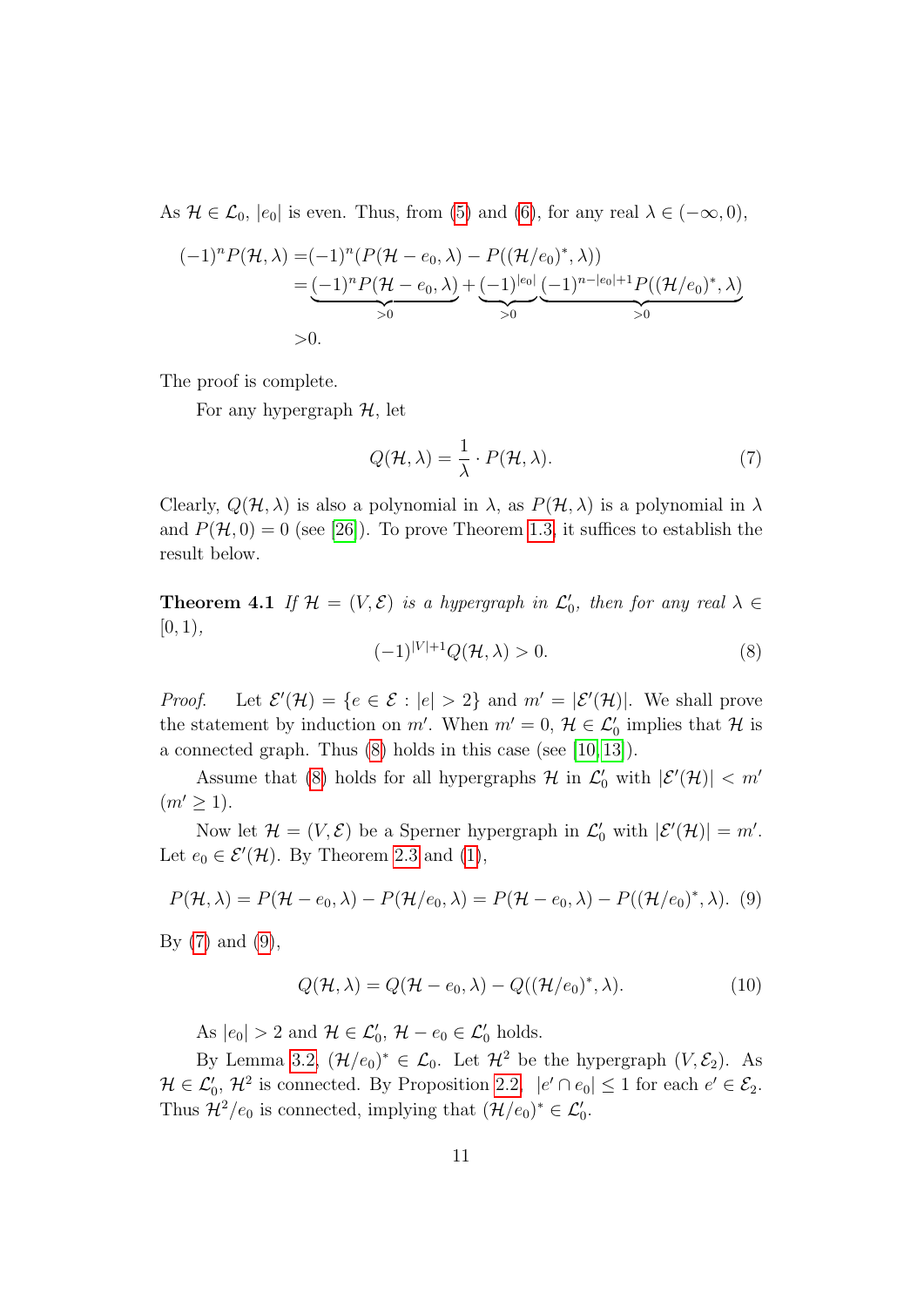Since  $|e_0| > 2$ ,  $|\mathcal{E}'(\mathcal{H} - e_0)| < m'$  and  $|\mathcal{E}'((\mathcal{H}/e_0)^*)| < m'$ . Thus, by inductive assumption, for any real  $\lambda \in [0, 1)$ ,

<span id="page-11-0"></span>
$$
(-1)^{|V|+1}Q(\mathcal{H}-e_0,\lambda) > 0 \text{ and } (-1)^{|V|-|e_0|+2}Q((\mathcal{H}/e_0)^*,\lambda) > 0. \tag{11}
$$

As  $\mathcal{H} \in \mathcal{L}_0$ ,  $|e_0|$  is even. Thus by [\(10\)](#page-10-3) and [\(11\)](#page-11-0), for any real  $\lambda \in [0, 1)$ ,

$$
(-1)^{|V|+1}Q(\mathcal{H},\lambda) = (-1)^{|V|+1}(Q(\mathcal{H}-e_0,\lambda) - Q((\mathcal{H}/e_0)^*,\lambda))
$$
  
= 
$$
\underbrace{(-1)^{|V|+1}Q(\mathcal{H}-e_0,\lambda)}_{>0} + \underbrace{(-1)^{|e_0|}}_{>0} \underbrace{(-1)^{|V|-|e_0|+2}Q((\mathcal{H}/e_0)^*,\lambda)}_{>0}
$$
  
> 0.

The proof is complete.

#### 5 Further study

We are not sure if Theorems [1.2](#page-3-1) and [1.3](#page-3-2) can be extended to larger families of hypergraphs. Especially for Theorem [1.3,](#page-3-2) we are not sure if its conclusion holds for some connected hypergraph  $\mathcal{H} = (V, \mathcal{E})$  whose spanning subhypergraph  $(V, \mathcal{E}_2)$  is not connected.

Problem 5.1 Find a sufficient condition weaker than that in Theorem [1.3](#page-3-2) for a hypergraph  $\mathcal{H} = (V, \mathcal{E})$  such that  $P(\mathcal{H}, \lambda) \neq 0$  for all  $\lambda \in (0, 1)$ .

We wonder if Theorems [1.2](#page-3-1) and [1.3](#page-3-2) can be extended to the chromatic polynomials of mixed hypergraphs. A mixed hypergraph is a triple  $\mathcal{H} =$  $(V, \mathcal{C}, \mathcal{D})$ , where V is a finite set, called the vertex set of H, and C and D are collections of subsets of V, called the C-edge set and  $\mathcal{D}\text{-}edge$  set respectively. A proper k-coloring of  $\mathcal{H} = (V, \mathcal{C}, \mathcal{D})$  is a mapping  $\phi : V \to \{1, 2, \ldots, k\}$  such that  $|\{\phi(v): v \in e\}| < |e|$  holds for each  $e \in \mathcal{C}$  and  $|\{\phi(v): v \in e\}| \geq 2$ holds for each  $e \in \mathcal{D}$ . The coloring of mixed hypergraphs was introduced by Voloshin [\[33\]](#page-14-8) in 1995. Since then, the study of colorings of mixed hypergraphs has developed into a separate topic and it has been applied in many fields, such as database management, channel assignments, cyber security [\[12,](#page-13-8) [15,](#page-13-9) [18,](#page-13-10) [19\]](#page-13-11).

The *chromatic polynomial* of a mixed hypergraph  $\mathcal{H} = (V, \mathcal{C}, \mathcal{D})$  is the function, denoted by  $P_{mix}(\mathcal{H}, \lambda)$ , which counts the number of proper  $\lambda$ colorings of H whenever  $\lambda$  is a positive integer. Evidently, a weak proper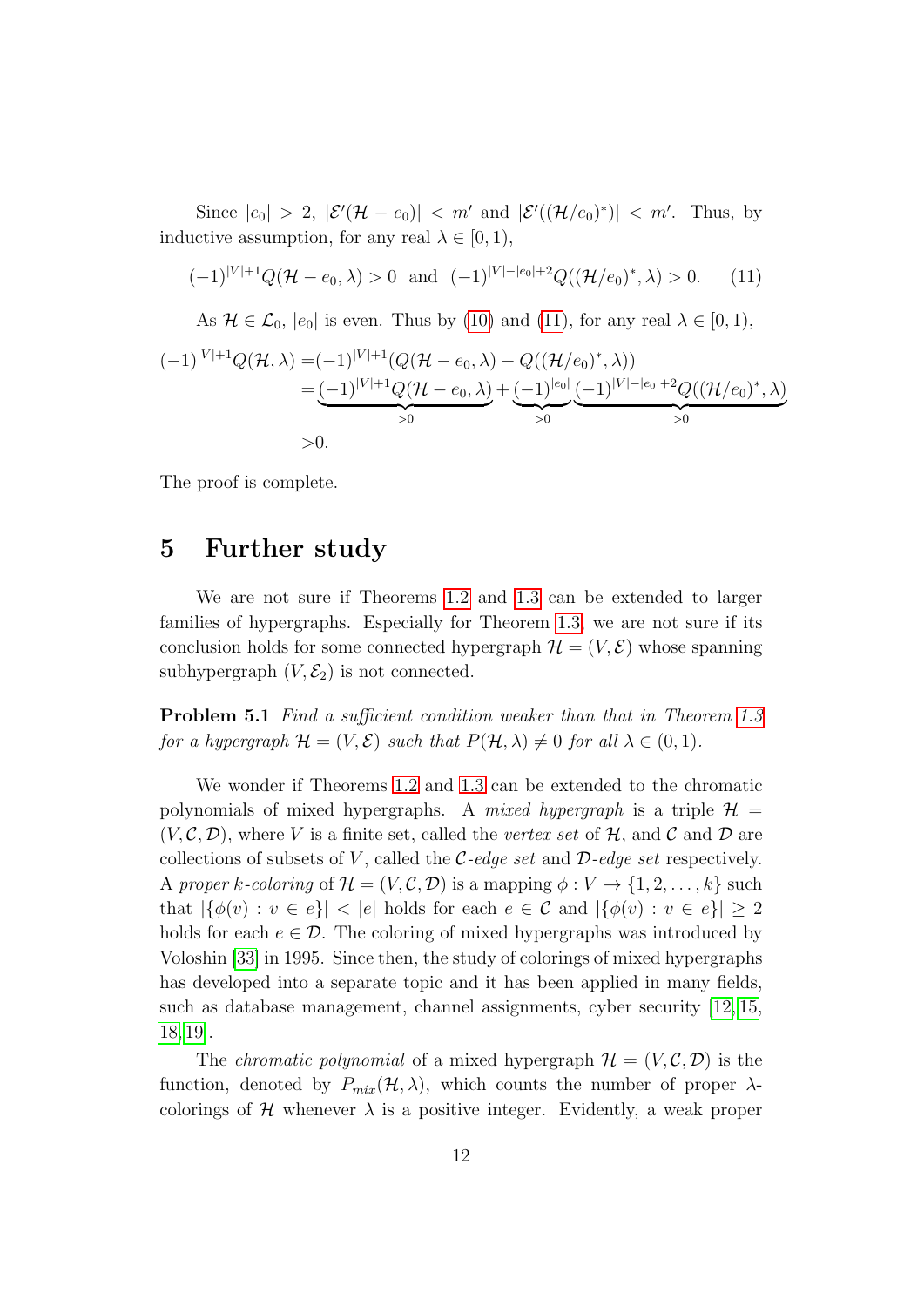k-coloring of a hypergraph  $\mathcal{H} = (V, \mathcal{E})$  is actually a proper k-coloring of the mixed hypergraph  $\mathcal{H}' = (V, \emptyset, \mathcal{E})$ , implying that  $P(\mathcal{H}, \lambda) = P_{mix}(\mathcal{H}', \lambda)$ . Thus, the chromatic polynomials of mixed hypergraphs extend the chromatic polynomials of hypergraphs.

Problem 5.2 Extend Theorems [1.2](#page-3-1) and [1.3](#page-3-2) to mixed hypergraphs.

Acknowledgment: The authors wish to thank the referees for their very helpful comments and suggestions. The research was partially supported by NTU AcRF project (RP 3/16 DFM) of Singapore.

### References

- <span id="page-12-2"></span>[1] G. Agnarsson and M. M. Halld´orsson. Strong colorings of hypergraphs. In International Workshop on Approximation and Online Algorithms, pages 253–266. Springer, 2004.
- <span id="page-12-4"></span>[2] J. A. Allagan. The chromatic polynomials of some linear uniform hypergraphs. Congr. Numer., 187:156–160, 2007.
- [3] J. A. Allagan. Chromatic polynomials of some  $(m, l)$ -hyperwheels. Comput. Sci. J. Moldova, 22:21–36, 2014.
- <span id="page-12-5"></span>[4] J. A. Allagan and D. Slutzky. Chromatic polynomials of some mixed hypergraphs. Australas. J. Combin., 58:197–213, 2014.
- <span id="page-12-7"></span>[5] N. L. Biggs. Algebraic Graph Theory. Cambridge University Press, 1993.
- <span id="page-12-0"></span>[6] G. D. Birkhoff and D. C. Lewis. Chromatic polynomials. Trans. Amer. Math. Soc., **60**:355-451, 1946.
- <span id="page-12-6"></span>[7] M. Borowiecki and E. Lazuka. Chromatic polynomials of hypergraphs. Discuss. Math. Graph Theory, 20:293–301, 2000.
- <span id="page-12-3"></span>[8] K. Dohmen. A broken-circuits-theorem for hypergraphs. Arch. Math., 64:159–162, 1995.
- <span id="page-12-1"></span>[9] F. Dong and B. Jackson. A zero-free interval for chromatic polynomials of nearly 3-connected plane graphs. SIAM J. Discrete Math., 25:1103– 1118, 2011.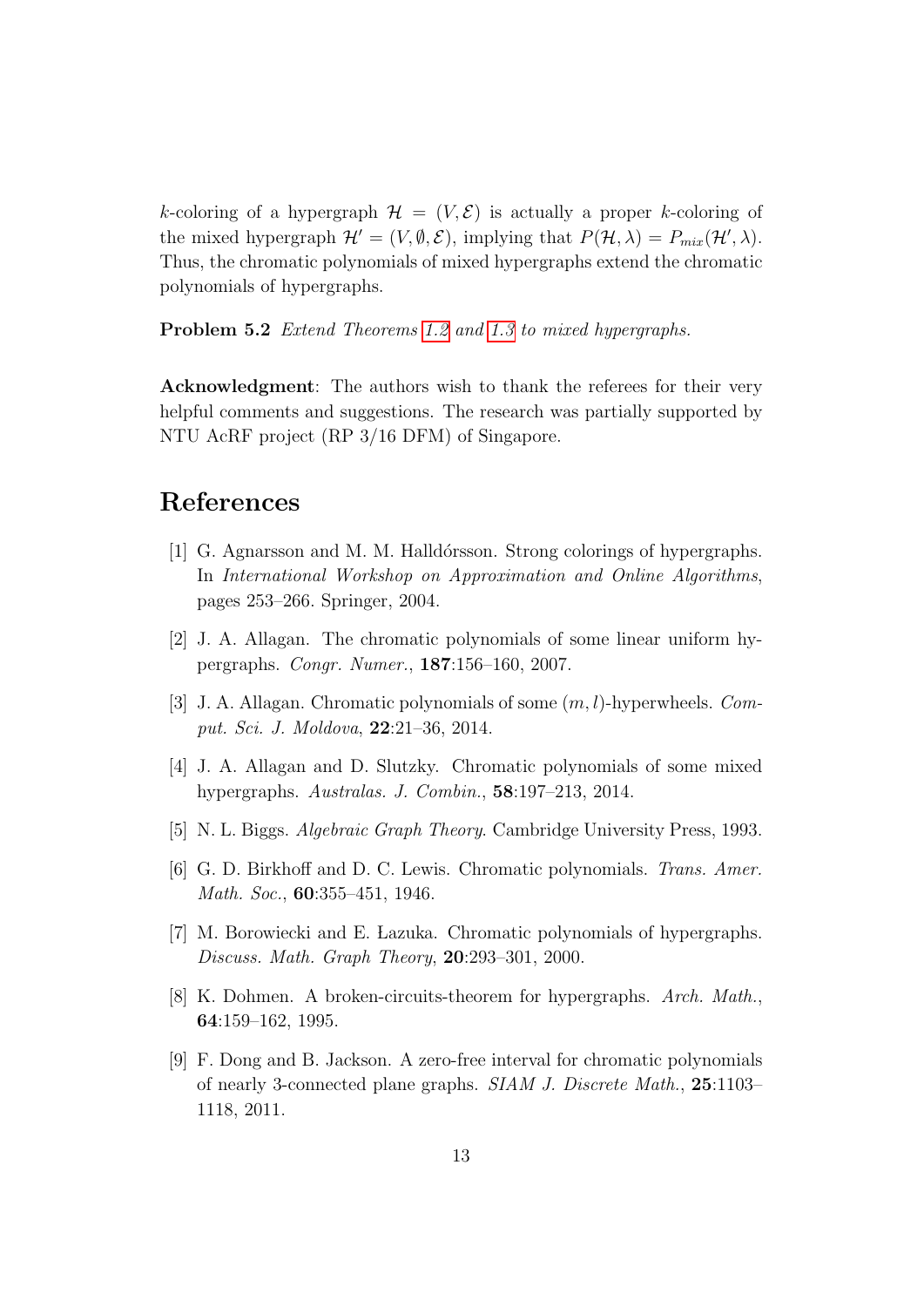- <span id="page-13-4"></span>[10] F. Dong, K. M. Koh, and K. L. Teo. Chromatic Polynomials and Chromaticity of Graphs. World Scientific, 2005.
- <span id="page-13-2"></span>[11] P. Erdős and A. Hajnal. On chromatic number of graphs and setsystems. Acta Math. Hungar., 17:61–99, 1966.
- <span id="page-13-8"></span>[12] K. Hirotsugu and M. Tetsuya. Access control model for the inference attacks with access histories. In 2017 IEEE 41st Annual Computer Software and Applications Conference (COMPSAC), pages 498–503. IEEE, 2017.
- <span id="page-13-0"></span>[13] B. Jackson. A zero-free interval for chromatic polynomials of graphs. Combin. Probab. Comput., 2:325–336, 1993.
- <span id="page-13-1"></span>[14] B. Jackson. Zeros of chromatic and flow polynomials of graphs. J. Geom., **76**:95–109, 2003.
- <span id="page-13-9"></span>[15] A. Jaffe, T. Moscibroda, and S. Sen. On the price of equivocation in byzantine agreement. In Proceedings of the 2012 ACM Symposium on Principles of Distributed Computing, pages 309–318. ACM, 2012.
- <span id="page-13-7"></span>[16] R. P. Jones. Colourings of hypergraphs. PhD thesis, University of London, 1976.
- <span id="page-13-3"></span>[17] R. P. Jones. Some results of chromatic hypergraph theory proved by "reduction to graphs". In Colloque CNRS, ProblmesCombinatories et Thorie des Graphes, volume 260, pages 249–250, 1976.
- <span id="page-13-10"></span>[18] D. Král'. Mixed hypergraphs and other coloring problems. *Discrete* Math., 307:923–938, 2007.
- <span id="page-13-11"></span>[19] C. Li, M. Hurfin, Y. Wang, and L. Yu. Towards a restrained use of nonequivocation for achieving iterative approximate byzantine consensus. In 2016 IEEE International Parallel and Distributed Processing Symposium (IPDPS), pages 710–719. IEEE, 2016.
- <span id="page-13-5"></span>[20] R. C. Read. An introduction to chromatic polynomials. J. Combin. Theory, 4:52–71, 1968.
- <span id="page-13-6"></span>[21] R. C. Read and W. T. Tutte. Chromatic polynomials. In Selected Topics in Graph Theory 3, pages 15–42. Academic Press, 1988.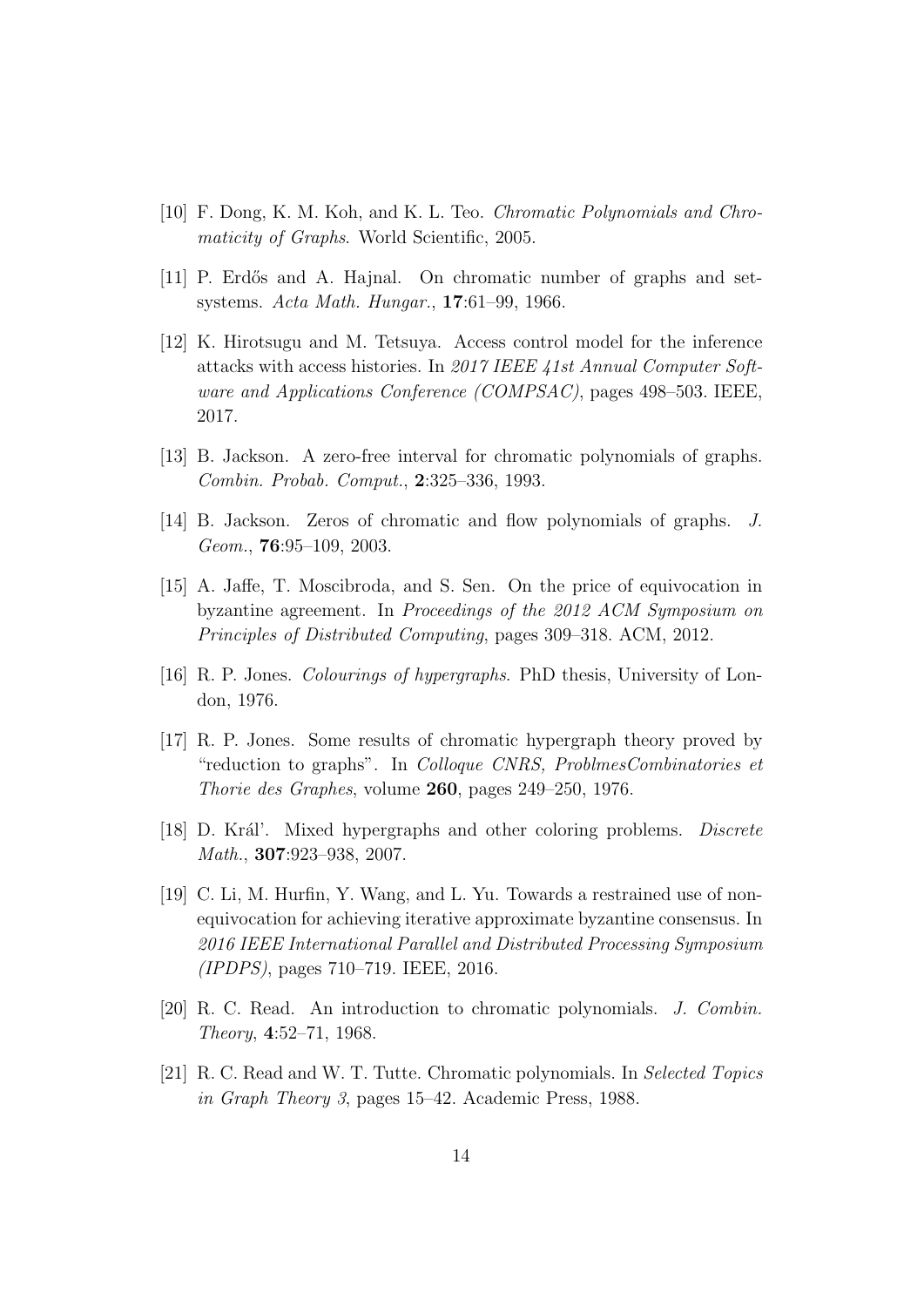- <span id="page-14-0"></span>[22] G. Royle. Recent results on chromatic and flow roots of graphs and matroids. In Surveys in Combinatorics 2009, S. Huczynska, JD Mitchell, CM Roney-Dougal eds, pages 289–327. Cambridge University Press, Cambridge, 2009.
- <span id="page-14-2"></span>[23] A. D. Sokal. Chromatic roots are dense in the whole complex plane. Combin. Probab. Comput., 13:221–261, 2004.
- <span id="page-14-1"></span>[24] C. Thomassen. The zero-free intervals for chromatic polynomials of graphs. Combin. Probab. Comput., 6:497–506, 1997.
- <span id="page-14-4"></span>[25] C. Thomassen. Chromatic roots and hamiltonian paths. J. Combin. Theory Ser. B, 80:218–224, 2000.
- <span id="page-14-6"></span>[26] I. Tomescu. Chromatic coefficients of linear uniform hypergraphs. J. Combin. Theory Ser. B, 72:229–235, 1998.
- [27] I. Tomescu. Sunflower hypergraphs are chromatically unique. Discrete Math., 285:355-357, 2004.
- [28] I. Tomescu. On the chromaticity of sunflower hypergraphs  $SH(n, p, h)$ . Discrete Math., 307:781–786, 2007.
- [29] I. Tomescu. Hypergraphs with pendant paths are not chromatically unique. Discuss. Math. Graph Theory, 34:23–29, 2014.
- <span id="page-14-7"></span>[30] I. Tomescu and S. A. Bokhary. Some properties of chromatic coefficients of linear uniform hypergraphs. Graphs Combin., 25:639, 2009.
- <span id="page-14-3"></span>[31] W. T. Tutte. Chromials. In Hypergraph Seminar, pages 243–266. Springer, 1974.
- <span id="page-14-5"></span>[32] V. I. Voloshin. The mixed hypergraphs. *Comput. Sci. J. Moldova*, 1:1, 1993.
- <span id="page-14-8"></span>[33] V. I. Voloshin. On the upper chromatic number of a hypergraph. Australas. J. Combin., 11:25–45, 1995.
- [34] V. I. Voloshin. Coloring Mixed Hypergraphs: Theory, Algorithms, and Applications. Amer. Math. Soc., 2002.
- <span id="page-14-9"></span>[35] M. Walter. Some results on chromatic polynomials of hypergraphs. Electron. J. Combin., 16:R94, 2009.